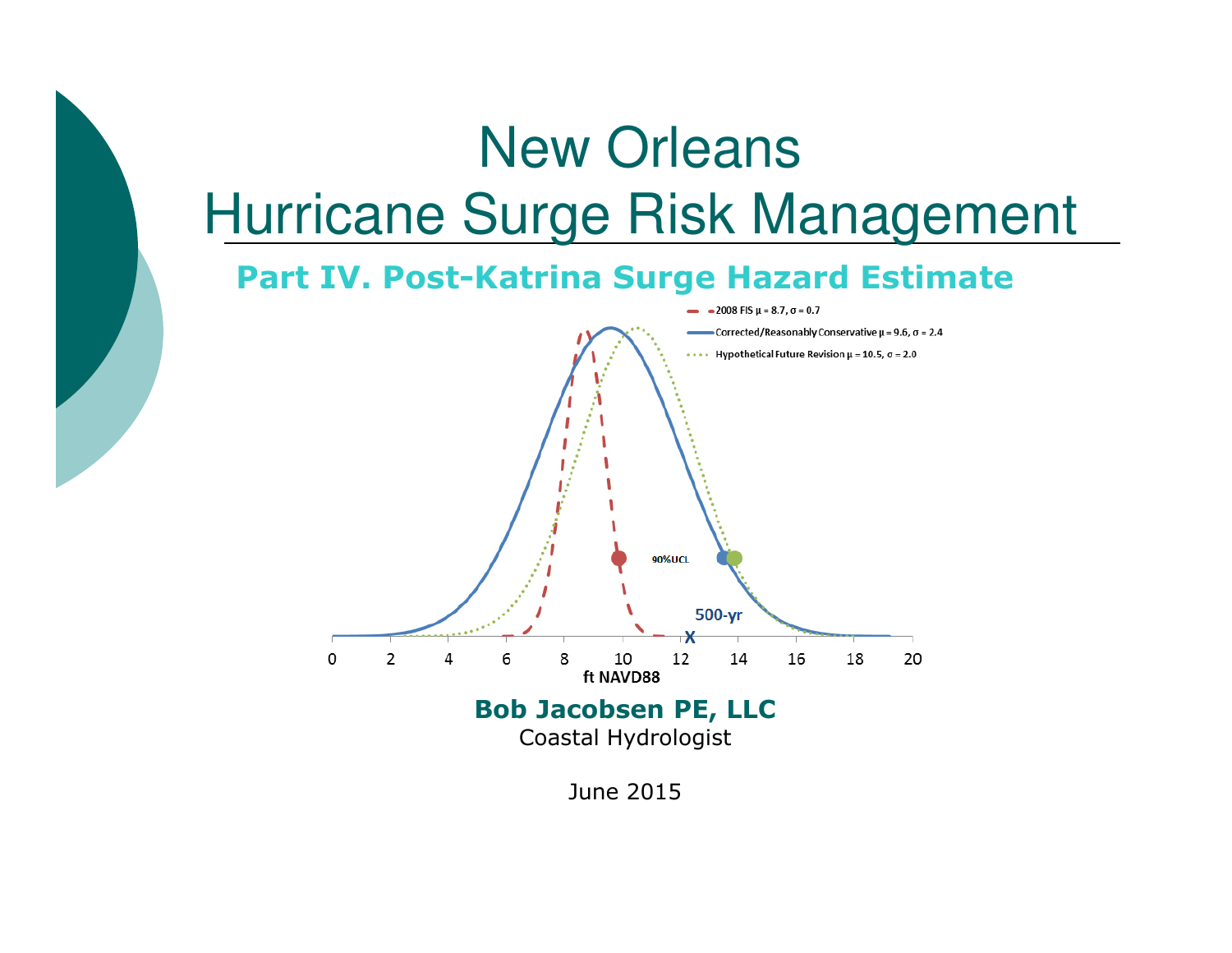# Part IV. Topics

- 2008 NFIP FIS Surge Hazard Analysis
- O Modified 100- & 500-yr Surge Estimates
- $\overline{O}$ 100- and 500-yr Surge Estimates
- o Comparison of Pre- and Post-Katrina Surge Hazards<br>c Katrina Surge Peture Peried
- $\overline{O}$ Katrina Surge Return Period
- o General Limitation
- o 10 Significant Issues
- $\bigcirc$ Surge Hazard Estimate Uncertainty
- $\Omega$ Independent Exposures
- o Future Reduction of Surge Hazard Uncertainty
- o Revising Surge Hazard Analysis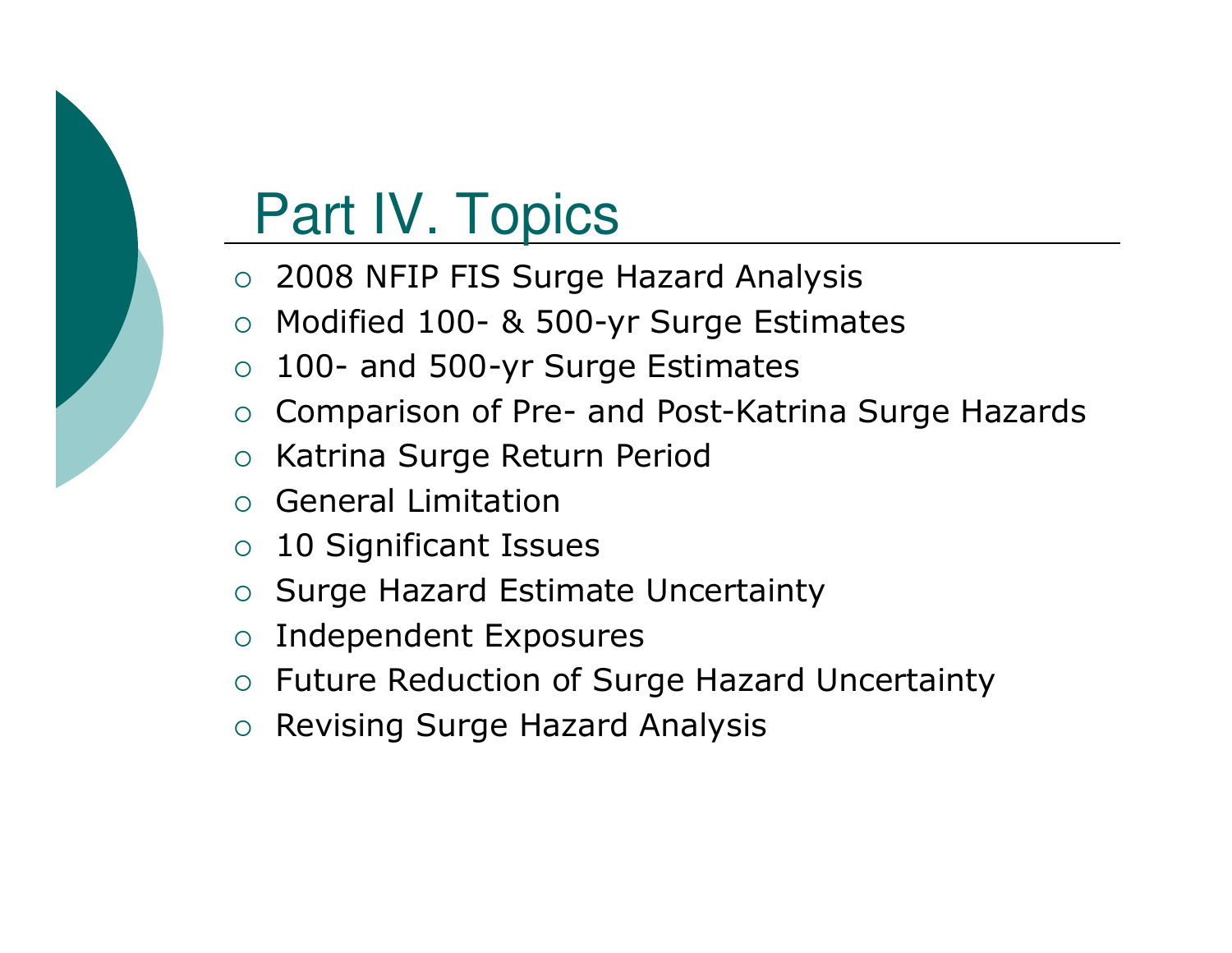

## 2008 NFIP FIS Surge Hazard Analysis

Revised NFIP FIS one of 6 parallel USACE post-Katrina efforts; others:

- $\circ$ Support for IPET forensic investigations.
- $\circ$  Design & construction of a protection system for the 100-yr surge—known as the Hurricane & Storm Damage Risk Reduction System (HSDRRS)—for NFIP accreditation.
- $\Omega$ Design of HSDRRS resiliency to address 500-yr surge.
- $\circ$ IPET polder inundation residual risk evaluation.
- $\circ$ *Louisiana Coastal Protection & Restoration (LaCPR)* Study of

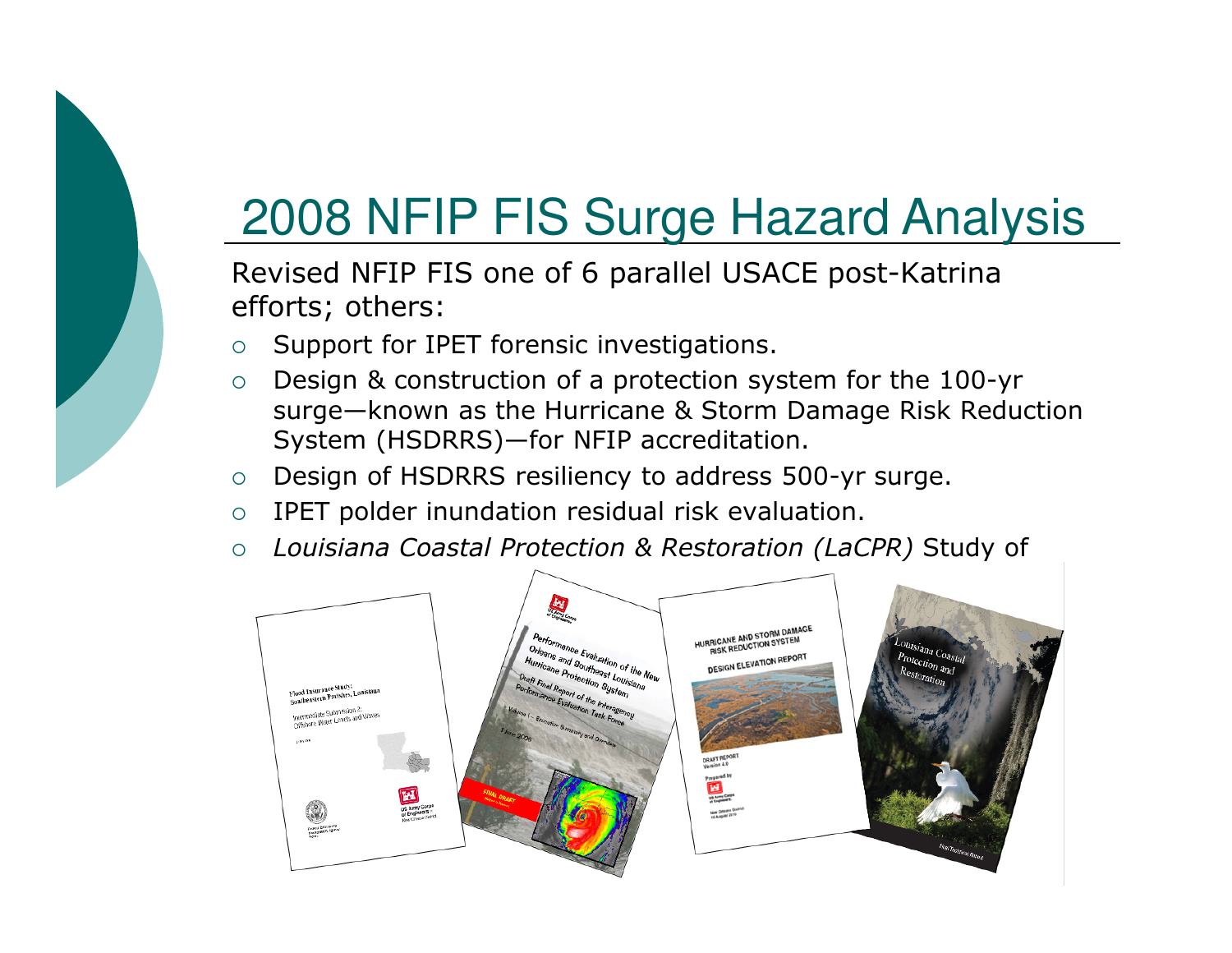#### 2008 NFIP FIS Surge Hazard Analysis

- $\circ$  During these efforts the USACE led and/or funded many surge science advances .
- $\circ$  USACE integrated these into the NFIP FIS surge hazard analysis—completed between 2005 and mid-2008.
- $\circ$  Employed:
	- - Katrina validated HPC/High-Resolution ADCIRC+STWAVEmodel (loose coupling),
	- Resio Surge-Response OS approach to JPM,
	- OS of 152 storms
- o The USACE's approach to the SELA FIS contributed greatly to practices followed & refined in the ten ensuing FISs across the Gulf & Atlantic Coasts.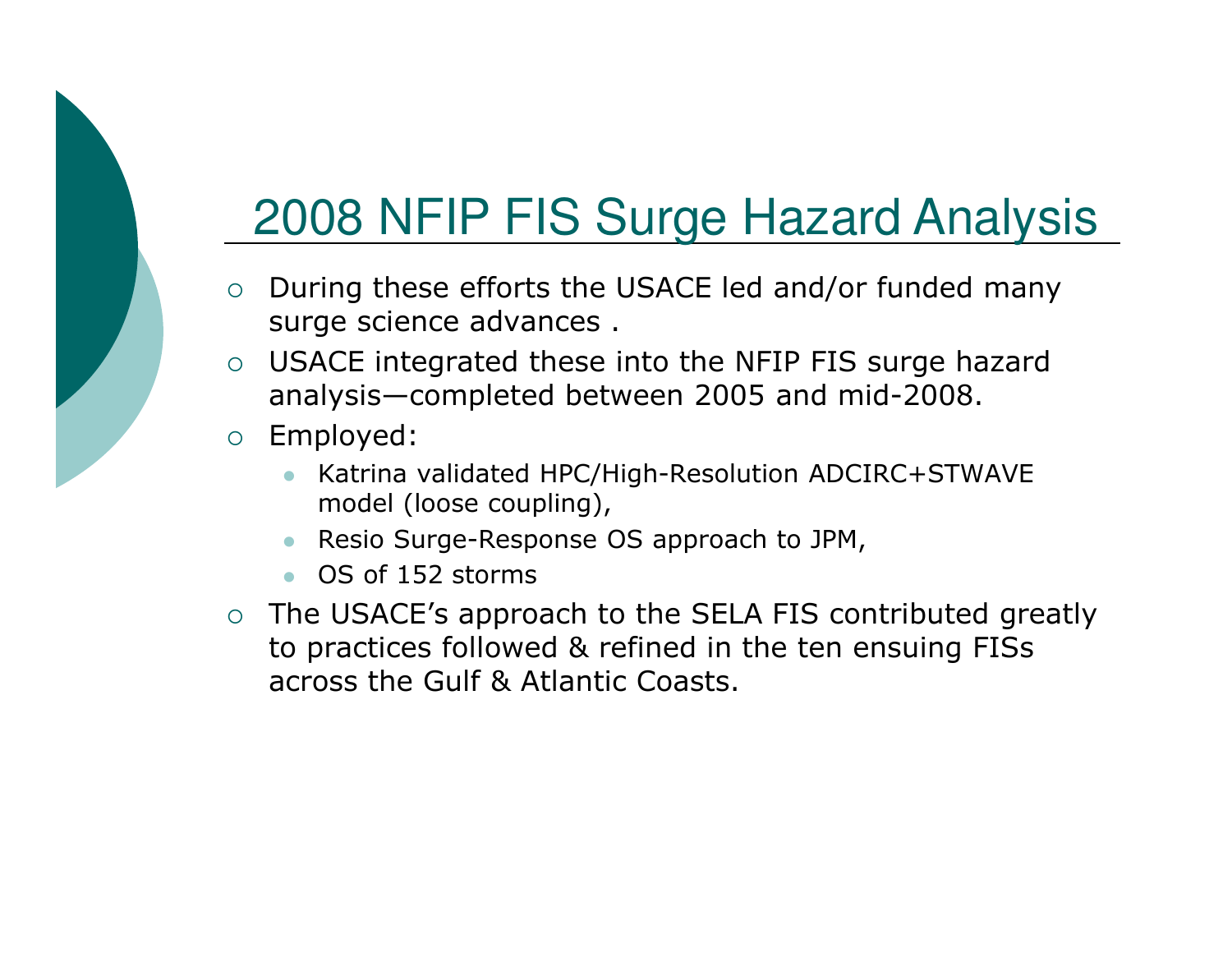## Modified 100- & 500-yr Surge Estimates

- o Published FIS estimates reflect "small" errors in USACE FORTRAN code used to compute surge hazard curve.
	- $\bullet$  Bob Jacobsen PE, *Four Priority Issues with the USACE Surge Hazard and HSDRRS Overtopping Analysis*, prepared for SLFPA-E and CPRA, March 2015.
	- Woods Hole Group *Technical Memorandum* (for Lonnie G. Harper & Assoc.) for CPRA, 2015.
- $\circ$  Corrected estimates are  $\lt 1$  ft higher than published FIS estimates.
- $\circ$  **For residual risk management purposes it is appropriate to used corrected estimates.**
- o Corrected estimates are referred to as FIS estimates since they were derived with the FIS SOP.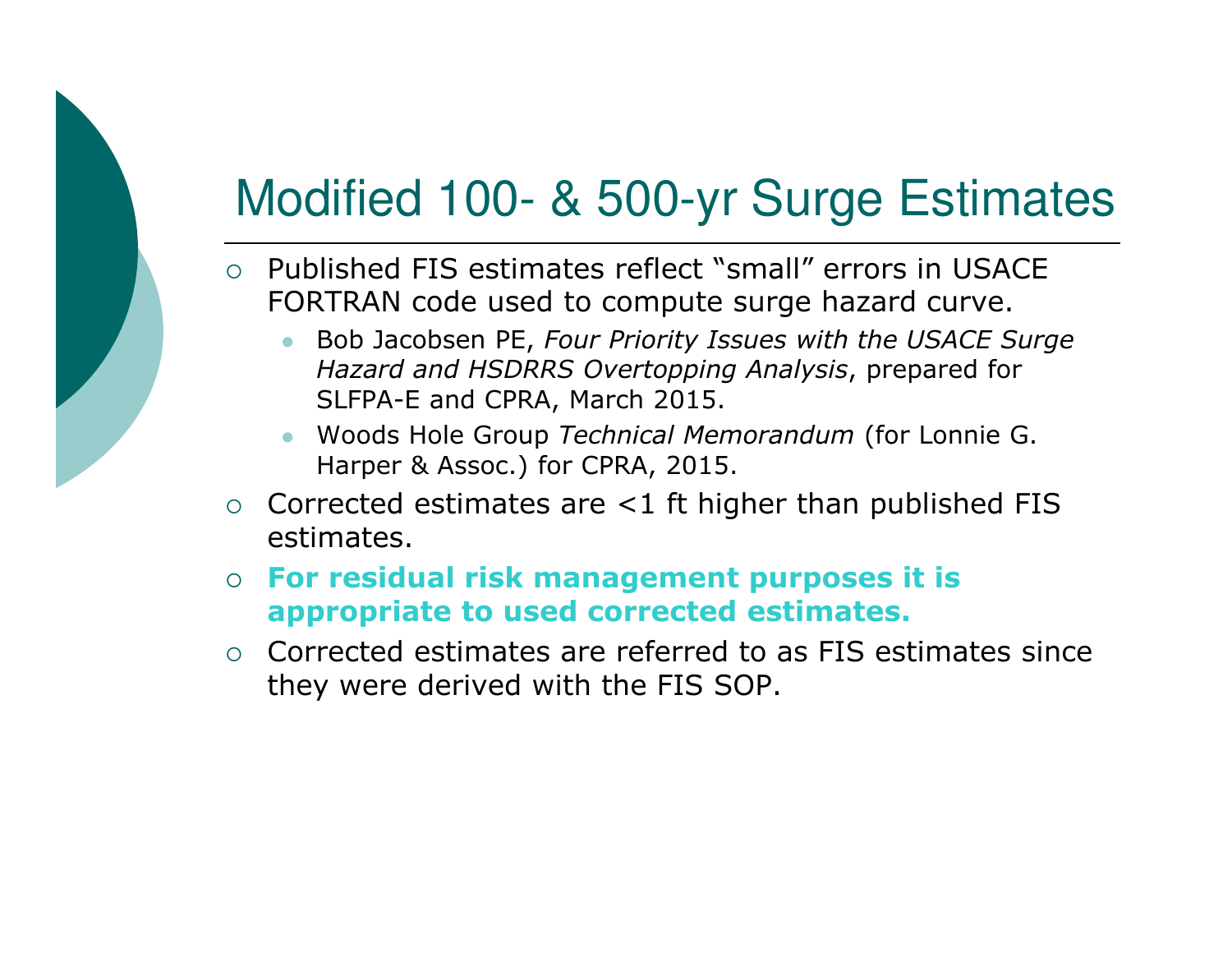## 100- & 500-yr Surge ft NAVD88

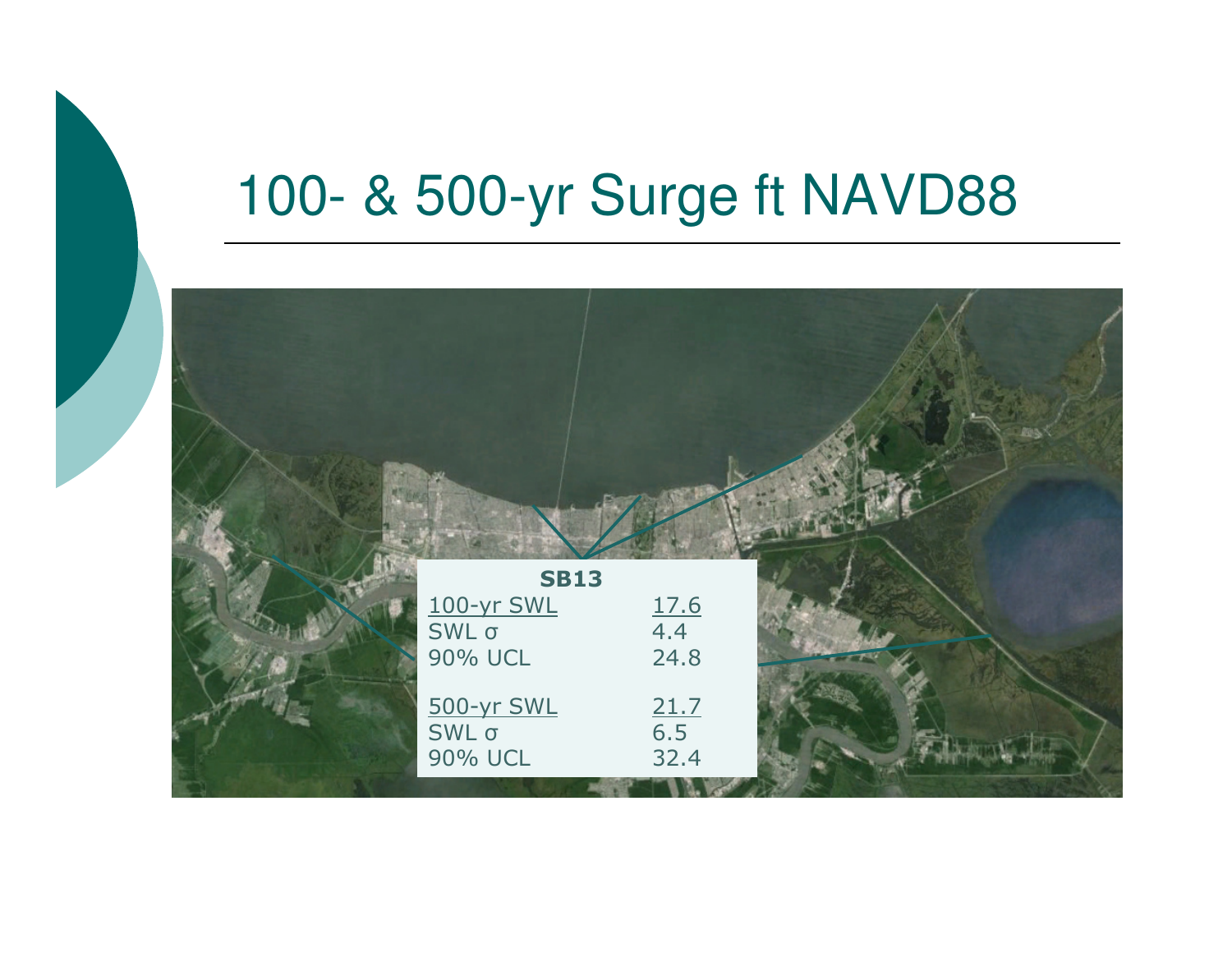

#### Pre- vs Post-KatrinaNO Lakefront—NO01

- Post-Katrina 100-yr estimate is 0.2 ft lower than the pre-Katrina (1966) estimate.
- $\circ$  Nominal 500-yr estimate is only 0.8 ft higher—adjusting to surge depth.
- o Considering wave contribution to setup the new 100-yr surge is closer to a foot lower, & the 500-yr estimates are almost identical.
- o USACE estimates are even lower without correction.

| <b>Pre-Katrina</b>      | ft MSL<br>(NGVD) | <b>Above</b><br><b>LML</b> |
|-------------------------|------------------|----------------------------|
| <b>Local Mean Level</b> | 1.0              |                            |
| <b>SPH</b>              | 11.5             |                            |
| $100 - yr$              | 10.3             |                            |
| 500-yr                  | 11.9             | <u> 10.9</u>               |
|                         |                  |                            |
|                         |                  | <b>Above</b>               |
| <b>Post-Katrina</b>     | ft NAVD88        | LML                        |
|                         | 0.5              |                            |
| Katrina Actual          | 11.8             | 11.3                       |
| <b>Local Mean Level</b> |                  |                            |
|                         |                  |                            |
| $100 - yr$              | 9.6              | يو                         |

or 8.2 ft above LML.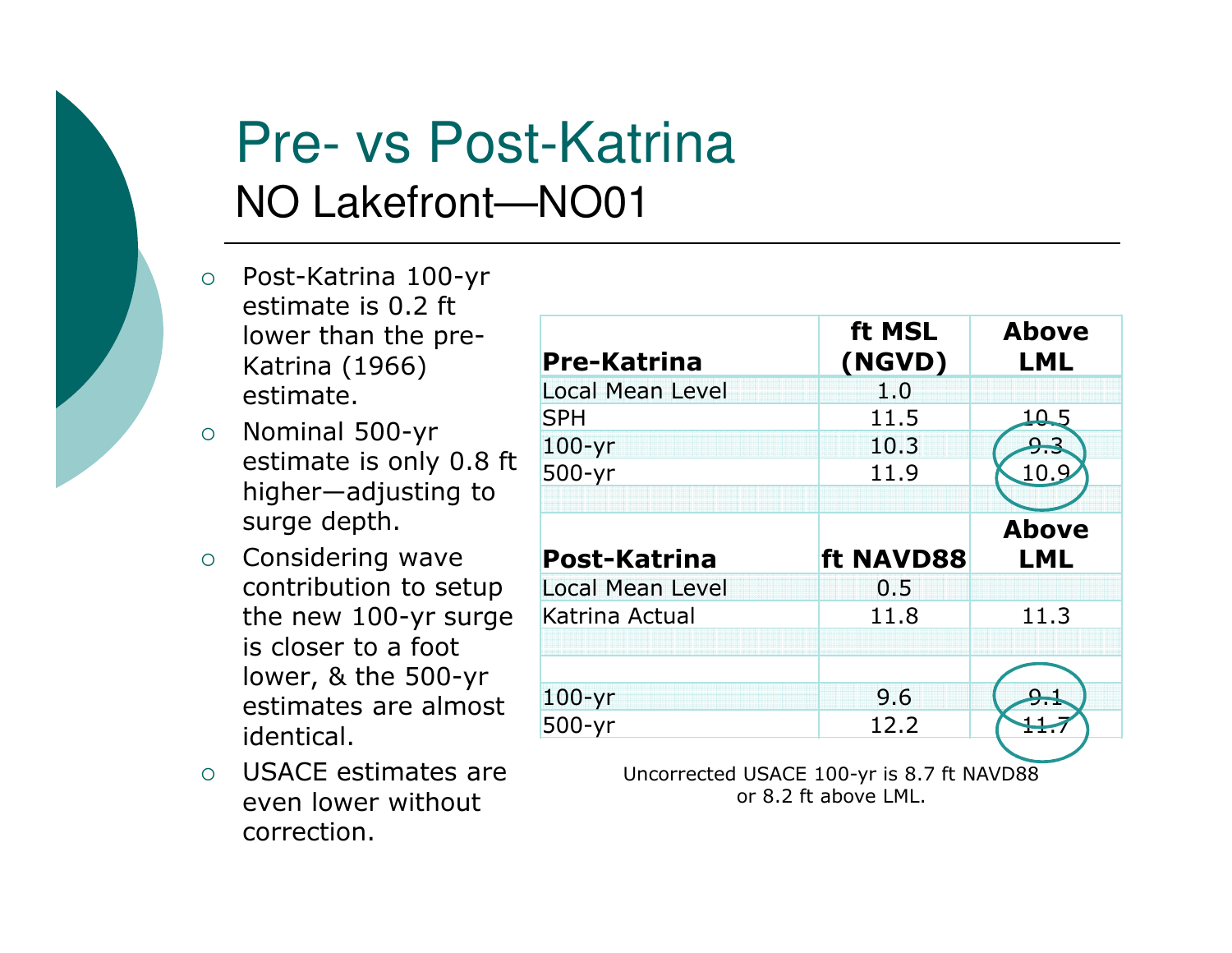

## Pre- vs Post-KatrinaMRGO (Bayou Dupre)—SB13

 $\circ$  Post-Katrina analysis increases 100- & Nominal 500-yr hazard estimates substantially—almost 5 & 7 ft, respectively

| <b>Pre-Katrina</b>      | ft MSL<br>(NGVD) | <b>Above LML</b>              |      |                          |
|-------------------------|------------------|-------------------------------|------|--------------------------|
| <b>Local Mean Level</b> | 0.9              |                               |      |                          |
| <b>SPH</b>              | 13               |                               |      |                          |
| $100 - yr$              | 12.5             | 11.6                          |      |                          |
| $500-yr$                | 13.7             | 12.8                          |      |                          |
|                         |                  |                               |      |                          |
| <b>Post-Katrina</b>     |                  | ft NAVD88 Above LML ft NAVD88 |      | <b>Above LML</b>         |
| <b>Local Mean Level</b> | 0.3              |                               |      |                          |
|                         |                  |                               |      |                          |
| Katrina Actual          | 19.5             | 19.2                          |      |                          |
|                         |                  | <b>Without IHNC Barrier</b>   |      | <b>With IHNC Barrier</b> |
| $100 - yr$              | 16.7             | 64                            | 17.6 | 17.3                     |
| 500-yr                  | 19.9             | 19.6                          | 21.7 | 21.4                     |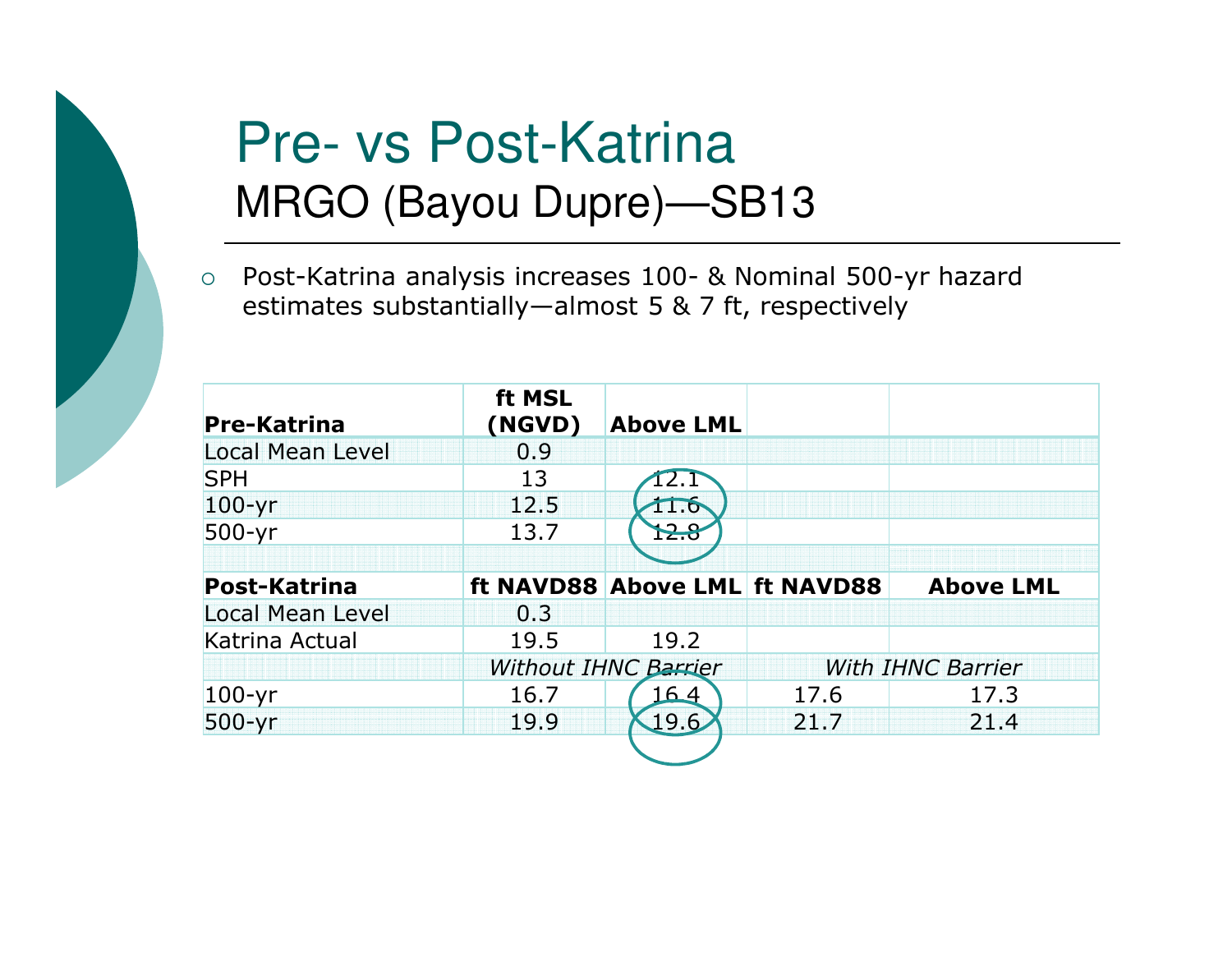

## Pre- vs Post-Katrina

Larger spread between 100- & 500-yr hazards in the post-Katrina versus the pre-Katrina (1966) estimates at both locations:

- $\circ$  NO Lakefront—2.6 vs 1.6 ft
- $\circ$ MRGO (without the IHNC Barrier)— 3.2 vs 1.2 ft.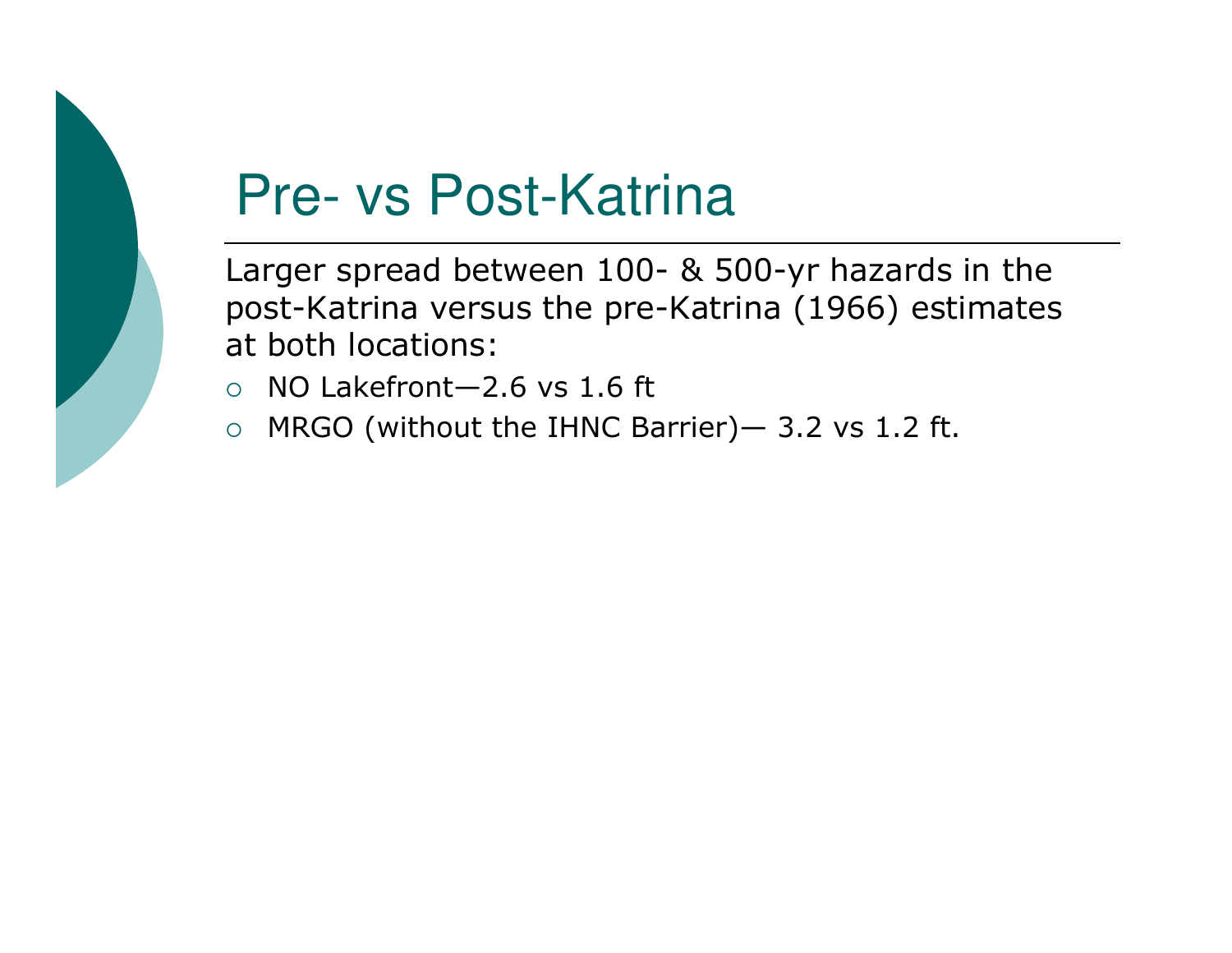

# Katrina Surge Return Period

According to FIS analysis Katrina's surge at NO Lakefront & MRGO was :

- $\circ$  2.2 & 2.8 ft above new 100-yr level (respectively).
- $\circ$  0.4 ft below Nominal 500-yr level (both).

Corresponds to roughly a 400-yr event for both locations (using a log-linear interpolation).

*The FIS analysis thus suggests that Katrina's surge should be regarded as an extremely unlikely event.*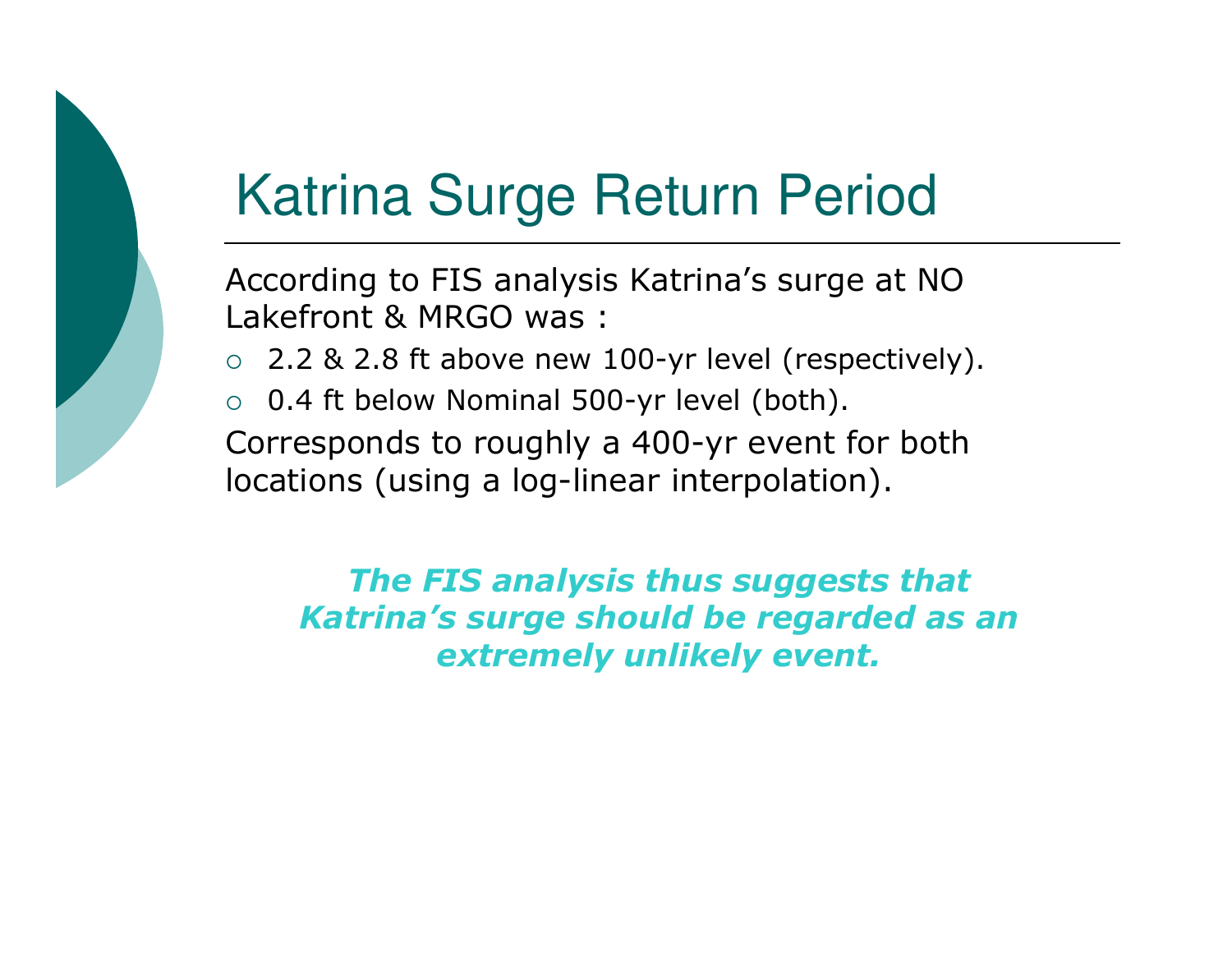## General LimitationNFIP Programmatic Constraints

- $\circ$  The emphasis on the 100-yr hazard.
	- -Other hazard level estimates have a much lower priority.
	- $\bullet$ 500-yr surge—should be regarded as "**Nominal**."
- o Tolerance for some regional error—HPC/High Resolution Surge Models are *not currently calibrated*.
- $\bigcap$  Tolerance for more localized error
	- $\bullet$ FIS SOP tends to focus almost exclusively on regional error.
	- - FIS budget & schedule constraints mean that localized error reduction is often sacrificed.
- o Similarly, localized differences in uncertainty tend not to be a subject of the FIS SOP.
- Uncertainty not used at all in flood zone delineation.
- Some political & institutional interests may favor underversus over-estimated 100-yr flood elevations.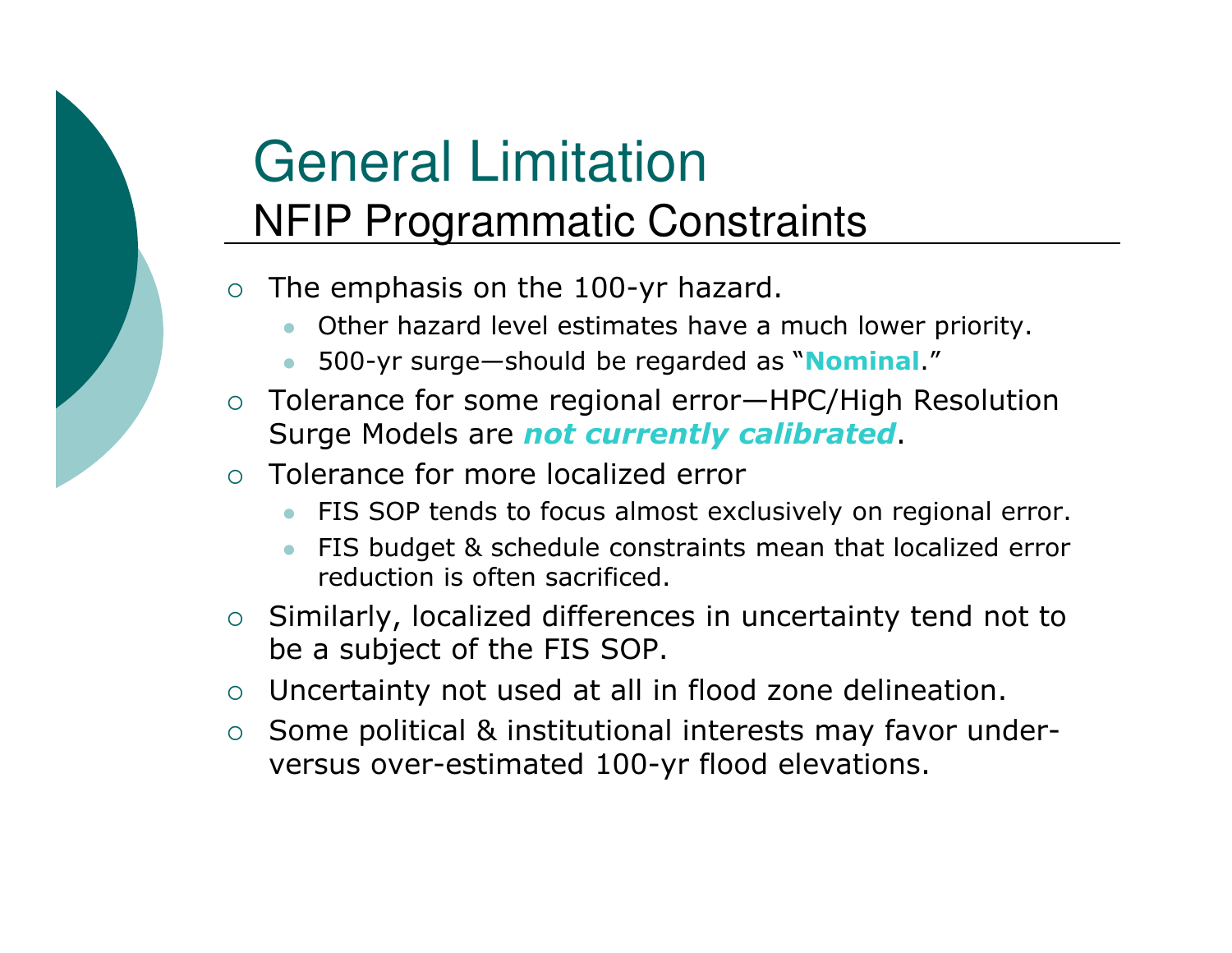# General LimitationNFIP Programmatic Constraints

- $\Omega$  Most communities:
	- $\bullet$  Highly sensitive to impacts of flood zones on community economic stability & growth.
	- $\bullet$ Monitor FIS' closely for overestimation errors.
	- Less concerned with underestimation errors.
- $\circ$  However, flood risk managers (especially urban):
	- $\bullet$  Must plan for catastrophic concerns well beyond those of the NFIP—loss of life, uninsured property, economic well-being, way-of-life.
	- $\bullet$  Must address extreme risks to a specific community's population, & critical economic & cultural resources.
	- $\bullet$  Demand higher quality estimates of 100-yr, 500-yr, & greater hazards.
	- Also demand a higher quality assessment of uncertainties.
	- *Moreover to ensure an adequate FOS in design, local projects for reducing risk beyond the NFIP require reasonably conservative estimates of uncertainties.*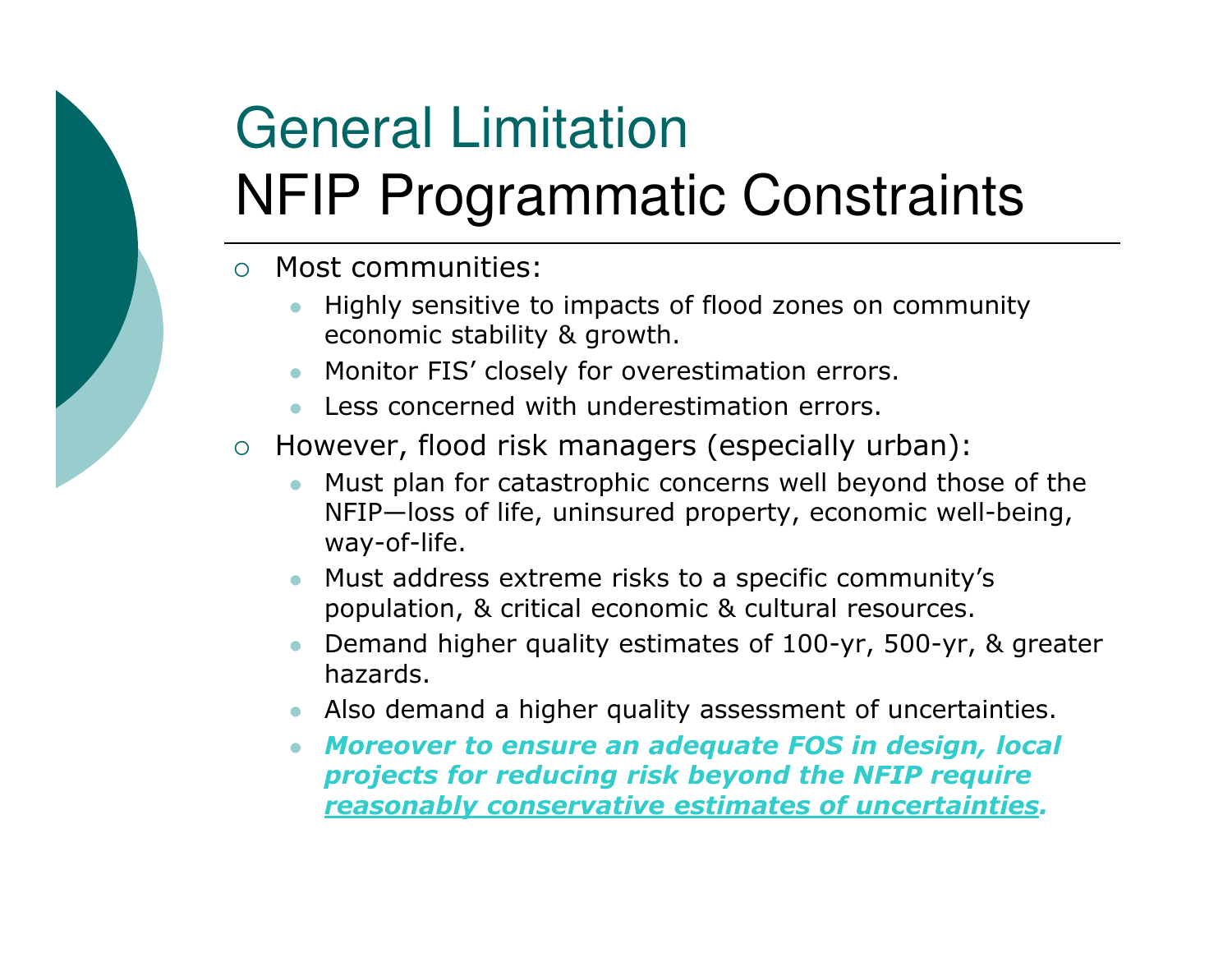## 10 Significant Issues—Overview

- o Importantly, these issues are treated differently under SOPs for NFIP FISs versus local residual risk management—given different priorities and constraints.
- o Issues result in large part from continually improving understanding of hurricane climatology, surge physics, surge modeling, & JPMs.
- o Potential magnitude of surge uncertainty associated with each issue can be treated for convenience as Normally Distributed.
- $\circ$  Characterized with standard deviation (σ); each can exceed 10%.
- σ values are added in quadrature; 10 combined can easily exceed 25% at sensitive locations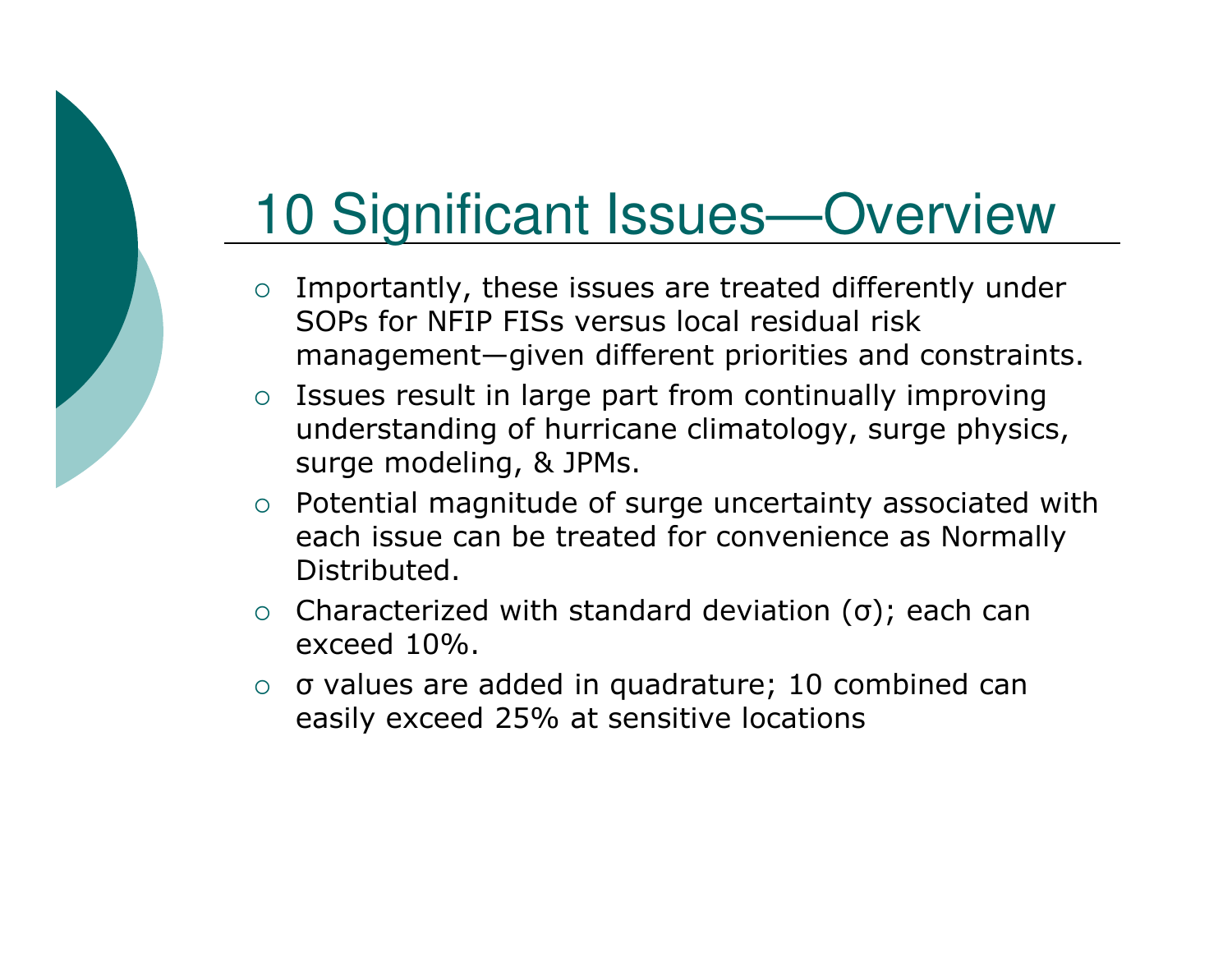## Issues 1 thru 4

- $\Omega$ These are addressed in the JPM *epsilon* term.
- $\circ$  But 1 & 2—surge model hindcast & tides—prone to local variations; typically ignored in a regional FIS; important for local residual risk reduction.
- o Interestingly, FIS for Southeast Louisiana actually documented a notable hindcast *under-prediction bias*along the NO Lakefront.

| Factorii                           | Potential.    | Evaluation of ox                  | <b>FIS-SOPSN</b>          | Localized ·        | Local·Residual·Risk·Reduction·SOPA         |
|------------------------------------|---------------|-----------------------------------|---------------------------|--------------------|--------------------------------------------|
|                                    | Surge σ¤      |                                   |                           | <b>Variation?A</b> |                                            |
| 1. General accuracy and precision. | $>15%$ ¤      | Residual error from hindcast      |                           | Yes¤               | Evaluate·hindcast·bias·and·precision·at·a· |
| of·HPC/High-Resolution·surge·      |               | validation.¤                      |                           |                    | sub-regional-scale-and-adjust-epsilon-or-  |
| model¤                             |               |                                   |                           |                    | include-in-CI¤                             |
| 2. Timing of tides¤                | $< 0.3$ ·ft·¤ | Tidal analysis.¤                  |                           | Yes¤               | Adjust for local tide range.¤              |
| 3. Wind-field shape (Holland B)¤   | $>10%$ ¤      | Holland.B.surge-response.         | Region-wide-<br>uniform o | No¤                |                                            |
|                                    |               | analysis-indicates-direct-effect- | included in               |                    |                                            |
|                                    |               | on surge¤                         | epsilon.¤                 |                    |                                            |
| 4. Additional wind-field           | $>5%$ ¤       | Residual-error-between-surge-     |                           | No¤                | Same·as·NFIP.¤                             |
| characteristics (e.g., banding)¤   |               | modeling with high resolution.    |                           |                    |                                            |
|                                    |               | wind fields versus the simpler    |                           |                    |                                            |
|                                    |               | wind-fields.¤                     |                           |                    |                                            |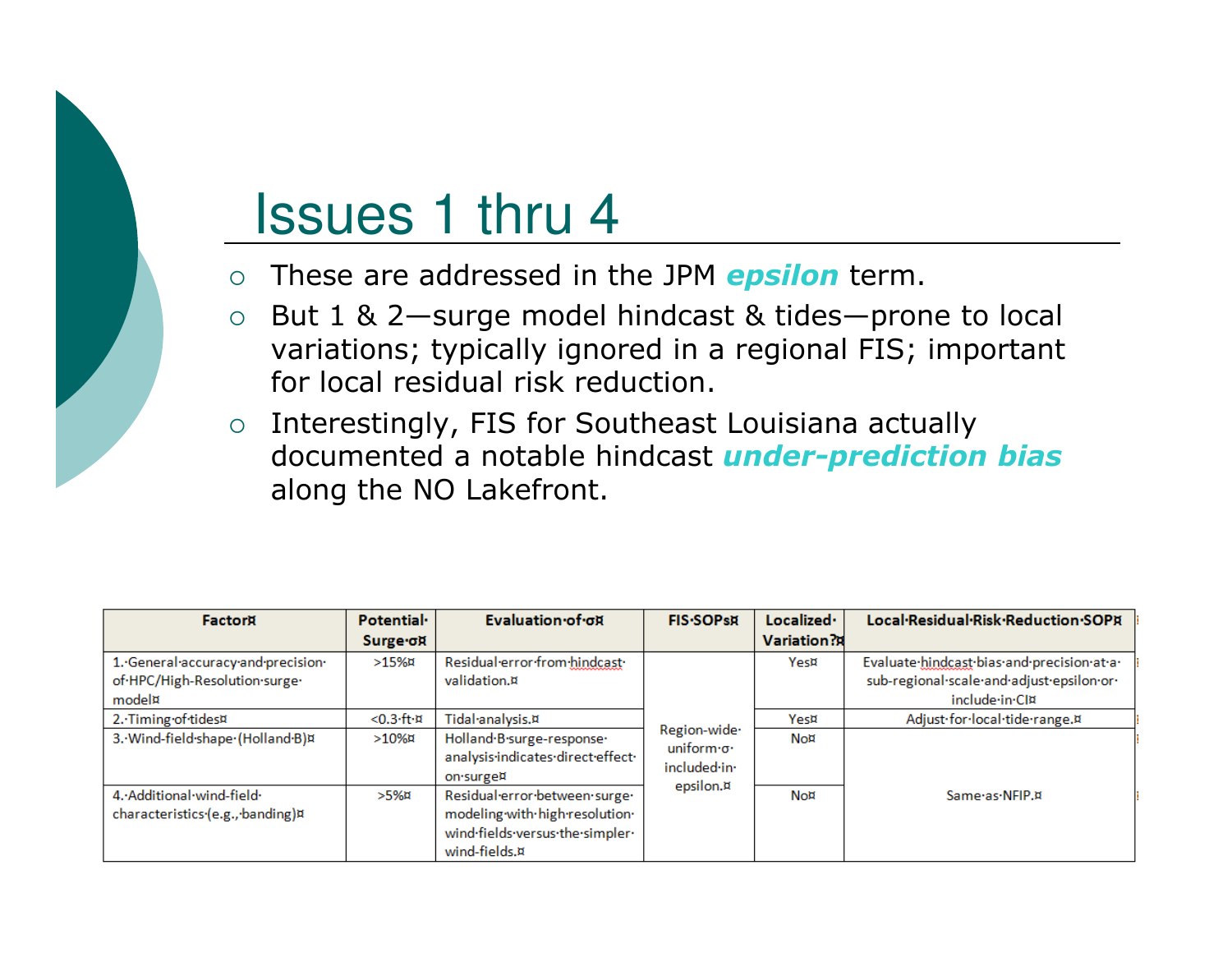## Issues 5 thru 8

- ο Issues 5 8 tend to be highly localized, with local values of  $\sigma$  for 5 6 & 7 currently requiring professional judament σ for 5, 6, & 7 currently requiring professional judgment.
- $\circ$  σ values have not been a subject of the FIS SOP but would be important to local residual risk reduction.
- 5, 6 & 7 could be important sources of Surge-Response underestimation bias for large, shallow, inland lakes & bays.

| Factor                                                                                           | Potential.<br>Surge σ¤ | Evaluation of ox                                           | <b>FIS-SOPSN</b>             | Localized ·<br>Variation?A | Local·Residual·Risk·Reduction·SOPA                  |
|--------------------------------------------------------------------------------------------------|------------------------|------------------------------------------------------------|------------------------------|----------------------------|-----------------------------------------------------|
| 5. Pre-storm setup and rainfall<br>accumulations·in·interior·lakes·and·<br>bays¤                 | $>10\%$                | Requires-professional-<br>judgment.¤                       |                              | Yes¤                       |                                                     |
| 6. Empirical representations of<br>hydrodynamic·and·wind-water·<br>drags at sensitive locations¤ | $>10\%$ H              | Requires-professional-<br>judgment.¤                       | Not currently<br>addressed.¤ | Yes¤                       | Include·a·reasonably·conservative·factor·in·<br>CI¤ |
| 7. OS representativeness of Surge-<br>Response at sensitive locations¤                           | $>10\%$                | Requires-professional-<br>judgment.¤                       |                              | Yes¤                       |                                                     |
| 8. Surge-Response function-<br>depends on interpolation method¤                                  | >5%¤                   | Residual error between<br>function·and·actual·OS·results.¤ |                              | Yes¤                       |                                                     |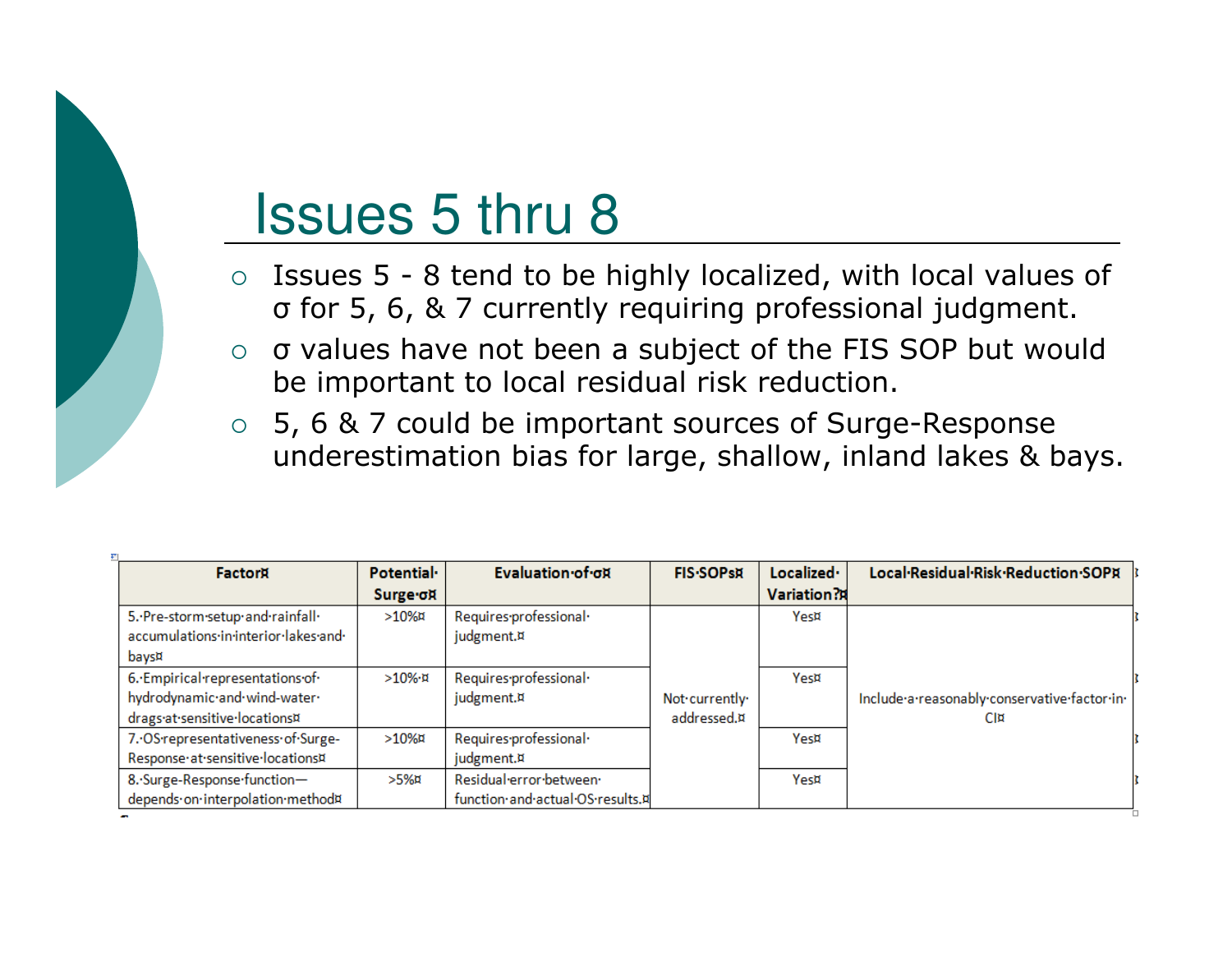#### Issue 9

- Issue 9—hurricane sampling—discussed Part III.
- σ estimated using EVF fit to JPM surge hazard curves.
- $\circ$  About 10%; 8% for East-Bank.
- *Only uncertainty formally assessed in FIS*.
- But needs to be treated much differently for local residual risk management.
- Reasonably conservative estimate 2X based on:
	- - Sampling uncertainty associated with Grand Isle tide gauge record;
	- Reconsidering record length represented by storms employed in estimating the joint probabilities.
- o FIS hurricane sampling was pre-Isaac; underplays contribution of slow-moving, less powerful storms to overall frequency of hurricanes capable of producing a 100-yr surge—*potential source of surge hazard underestimation bias*.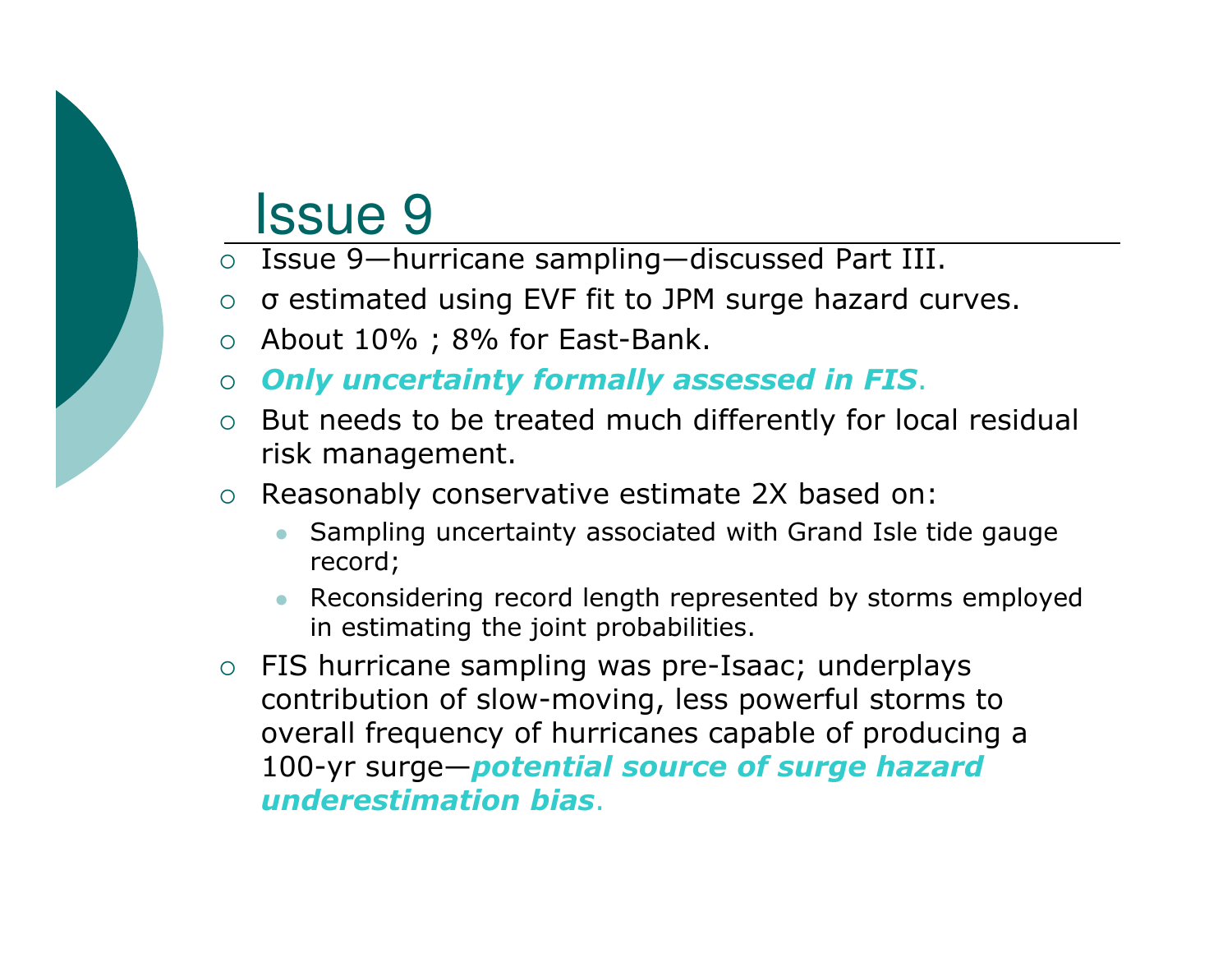#### Issue 10

- $\Omega$  Issue 10 considers whether period of observed hurricanes is representative of current hurricane climate.
- $\circ$  The SELA FIS incorporated an adjustment to hurricane joint probabilities based on an initial effort to account for cycles of GoM hurricane frequency in the observed record.<br>Uncertainties associated with effect not addressed in FIG
- $\Omega$  Uncertainties associated with effort not addressed in FIS surge hazards but would be appropriate for local projects.

| Factor                                                    | Potential.<br>Surge of | Evaluation of ox                                                                                               | <b>FIS-SOPSN</b>                                        | Localized ·<br>Variation?I | Local Residual Risk Reduction SOPA                                                                                                                                                                                                                                         |
|-----------------------------------------------------------|------------------------|----------------------------------------------------------------------------------------------------------------|---------------------------------------------------------|----------------------------|----------------------------------------------------------------------------------------------------------------------------------------------------------------------------------------------------------------------------------------------------------------------------|
| 9. Hurricane sampling¤                                    | >8%¤                   | Use·regional·hurricane·history·<br>to develop joint probabilities."<br>Fit.EVF.to.the.surge.hazard.<br>curve.¤ | Region-wide-<br>uniform o.<br>included-in-<br>surge.Cl¤ | No¤                        | Depending on exposure, include slow-<br>moving-low-intensity-storms-in-the-joint-<br>probabilities. ·· Use·a·reasonably·<br>conservative·approach·to·the·selection·of·<br>EVF-type-and-assigned-sample-length;-<br>adjust-using-analysis-of-local-tide-gauge-<br>record. ¤ |
| 10. Representativeness of historical<br>hurricane record¤ | $>10%$ ¤               | Requires-professional-<br>judgment.¤                                                                           | Not currently<br>addressed.¤                            | No¤                        | Adjust.future.surge.hazard.for.trends;<br>include·a·reasonably·conservative·factor·in·<br>CI-for-climate-cycle-and-trend-uncertainty.¤                                                                                                                                     |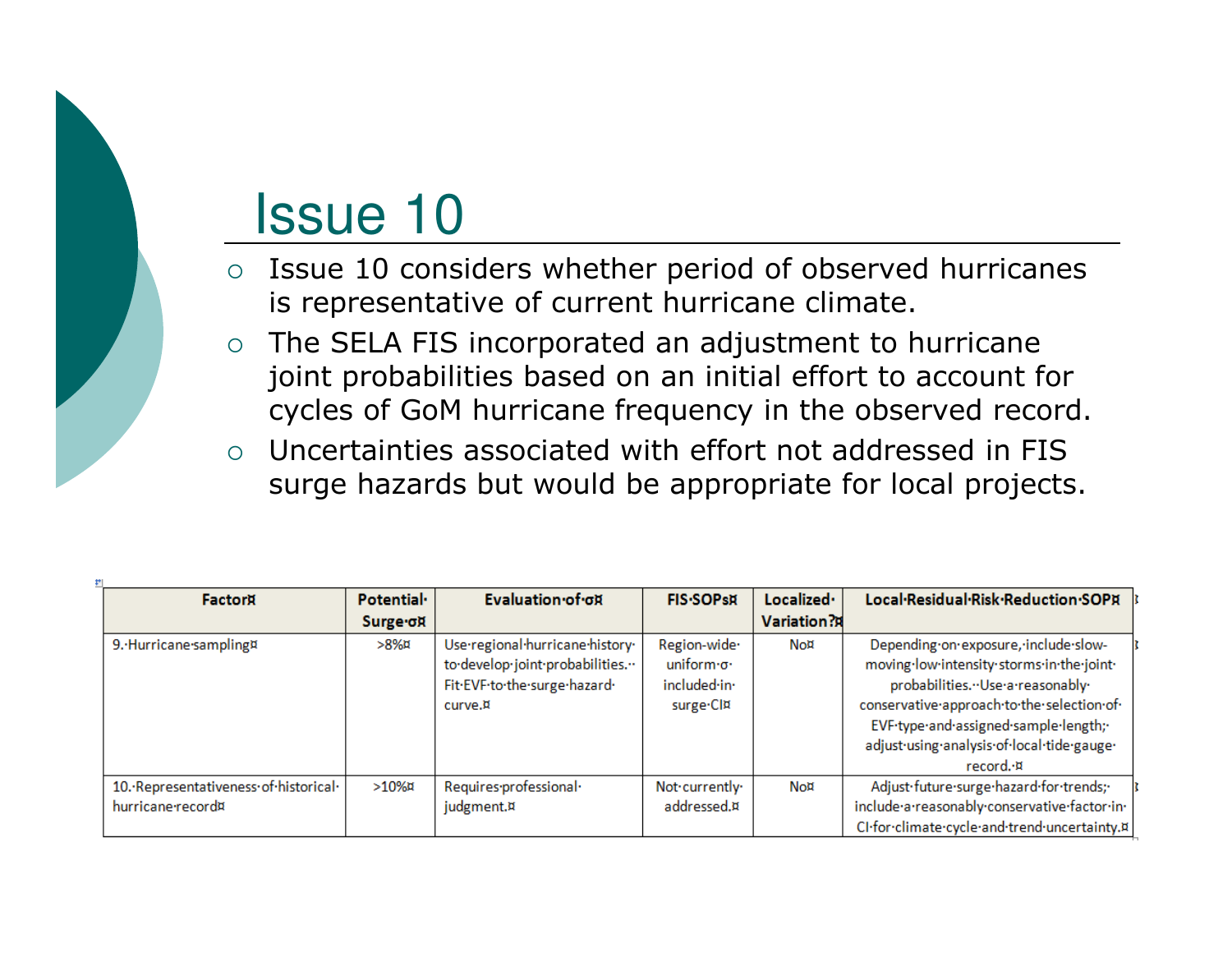

# Surge Hazard Estimate Uncertainty

- FIS overall surge uncertainty only addresses Issue 9, and not conservatively.
- o For the NO Lakefront :

|                  | <b>USACE</b><br><b>Original</b> | <b>Corrected</b><br><b>FIS</b> | <b>Reasonable</b><br><b>Conservative for</b><br><b>Risk Management</b> |
|------------------|---------------------------------|--------------------------------|------------------------------------------------------------------------|
| 100-yr ft NAVD88 | 8.7                             | 9.6                            | 9.6                                                                    |
| 0                | 0.7                             | 0.8                            | 2.4                                                                    |
| $1.645\sigma$    | 1.2                             | 1.3                            | 3.9                                                                    |
| 90%UCL ft NAVD88 | 9.9                             | 10.9                           | 13.5                                                                   |

 $\circ$  As noted previously, the post-Katrina spread between FIS 100- & 500-yr surge estimates for the New Orleans Lakefront was 2.6 ft.

*Thus, a reasonably conservative 90%UCL for the 100yr surge is actually much higher than the base estimate for the 500-yr surge—an essential point for local surge residual risk management!*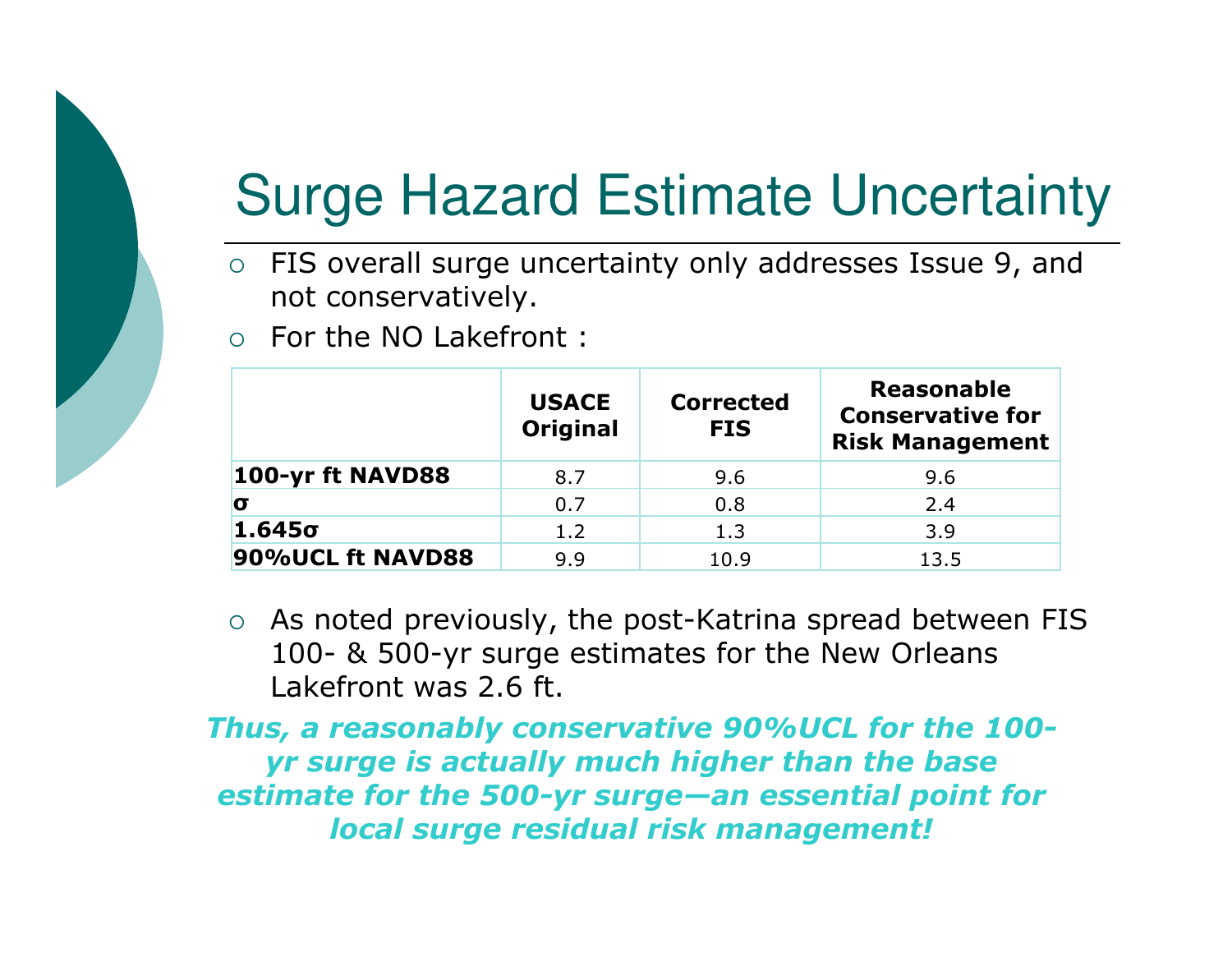#### NO Lakefront 100-yr Surge Uncertainty

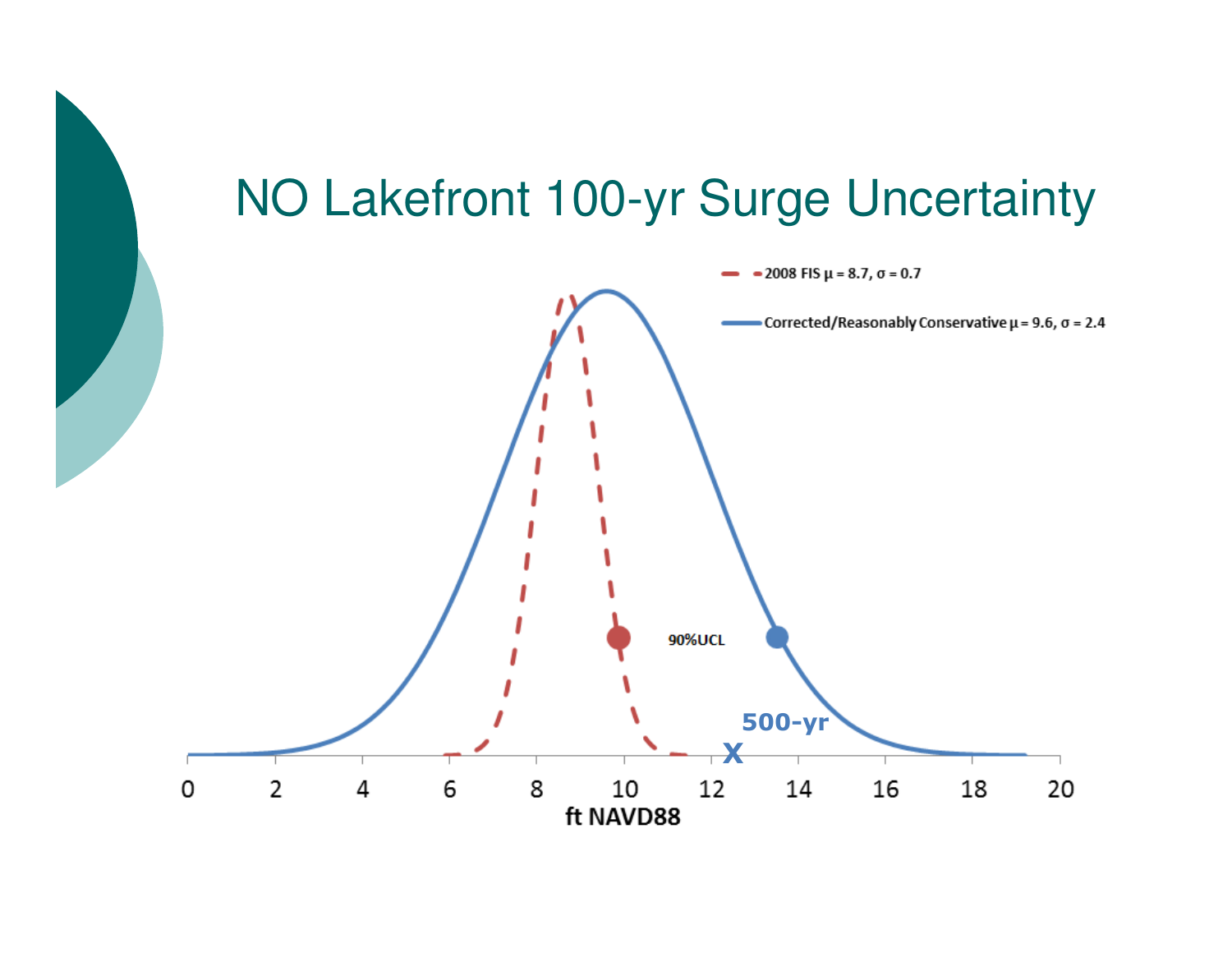## Surge Hazard Estimate Uncertainty

- o If this reasonably conservative NO Lakefront 90%UCL seems high, recall the post-Katrina increases to the MRGO surge hazards.
- $\circ$  *Bottom line: the FIS 100-yr surge could easily underestimate the true hazard (overestimate the true return period) by a factor of two.*
- $\circ$  Nominal 500-yr surge estimates are subject to even greater uncertainty than the 100-yr estimates.
- *Hurricane Katrina's surge could thus be conservatively regarded as closer to a 200-yr event than the 400-yr event indicated by the FIS analysis.*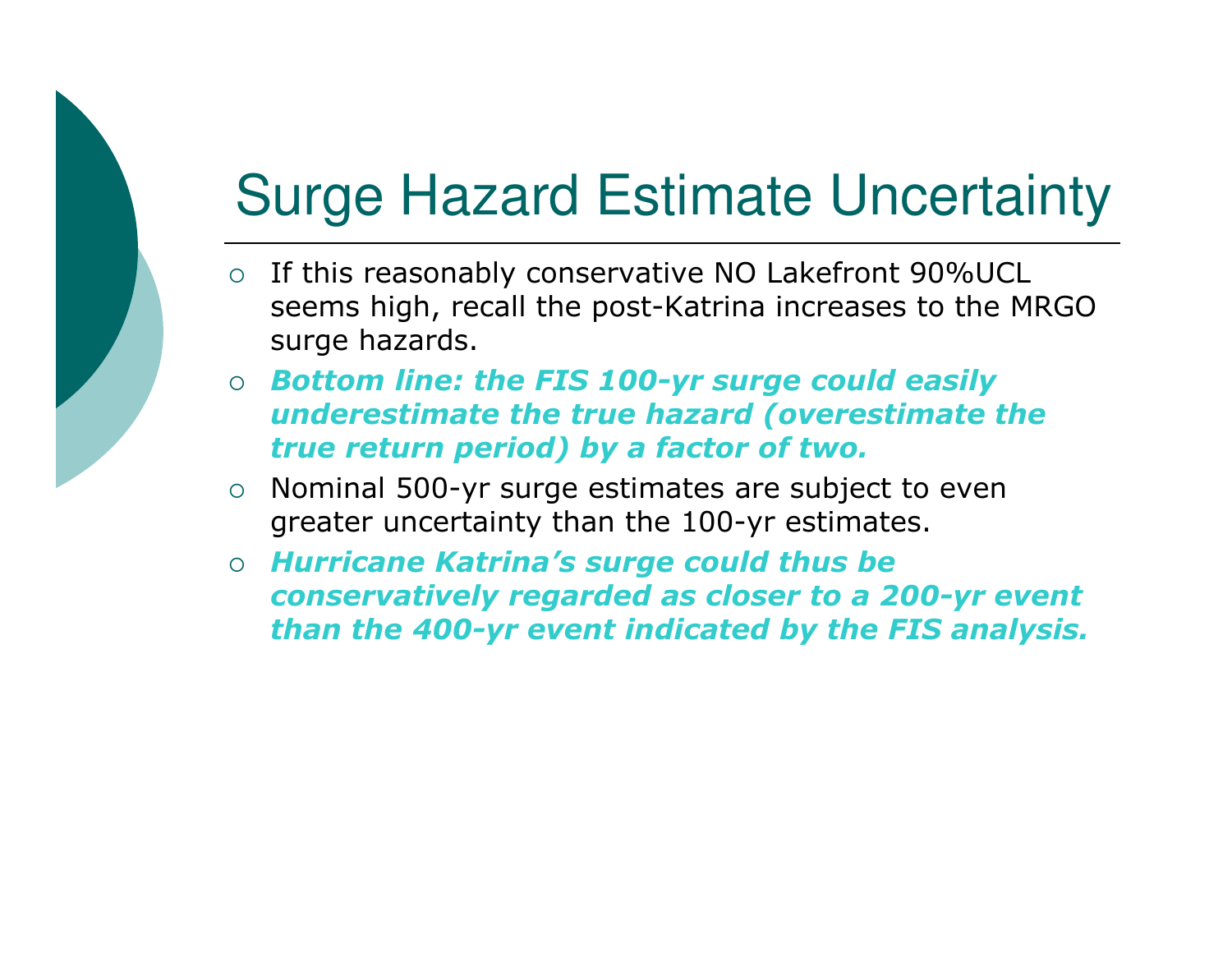## Independent Exposure

- $\circ$ Independent exposures are separate hazard events.
- $\Omega$  A polder or region with multiple independent surge hazard exposures is subject to a multiple of the surge hazard.
- $\circ$  The actual multiples for polder & regional 100- & 500-yr events in the New Orleans area have not been defined.

| <b>Local</b><br><b>Hazard</b> | <b>Polder Hazard</b><br><b>(Example of Two</b><br><b>Independent</b><br><b>Exposures)</b> | <b>Regional Hazard</b><br><b>(Example of Five</b><br><b>Independent</b><br><b>Exposures)</b> | <b>Future Regional</b><br><b>Hazard</b><br>(Local Hazard<br><b>X2)</b> |
|-------------------------------|-------------------------------------------------------------------------------------------|----------------------------------------------------------------------------------------------|------------------------------------------------------------------------|
| 100                           | 50                                                                                        | 20                                                                                           | 10                                                                     |
| 500                           | 250                                                                                       | 100                                                                                          | 50                                                                     |
| 1,000                         | 500                                                                                       | 200                                                                                          | 100                                                                    |

Over a 10-yr timeframe, local 100- and Nominal 500-yr events have 39.5 and 9.5% regional probabilities. If the local surge hazard is increased by a factor of two, a local Nominal 500-yr surge event has an 18.1% regional probability.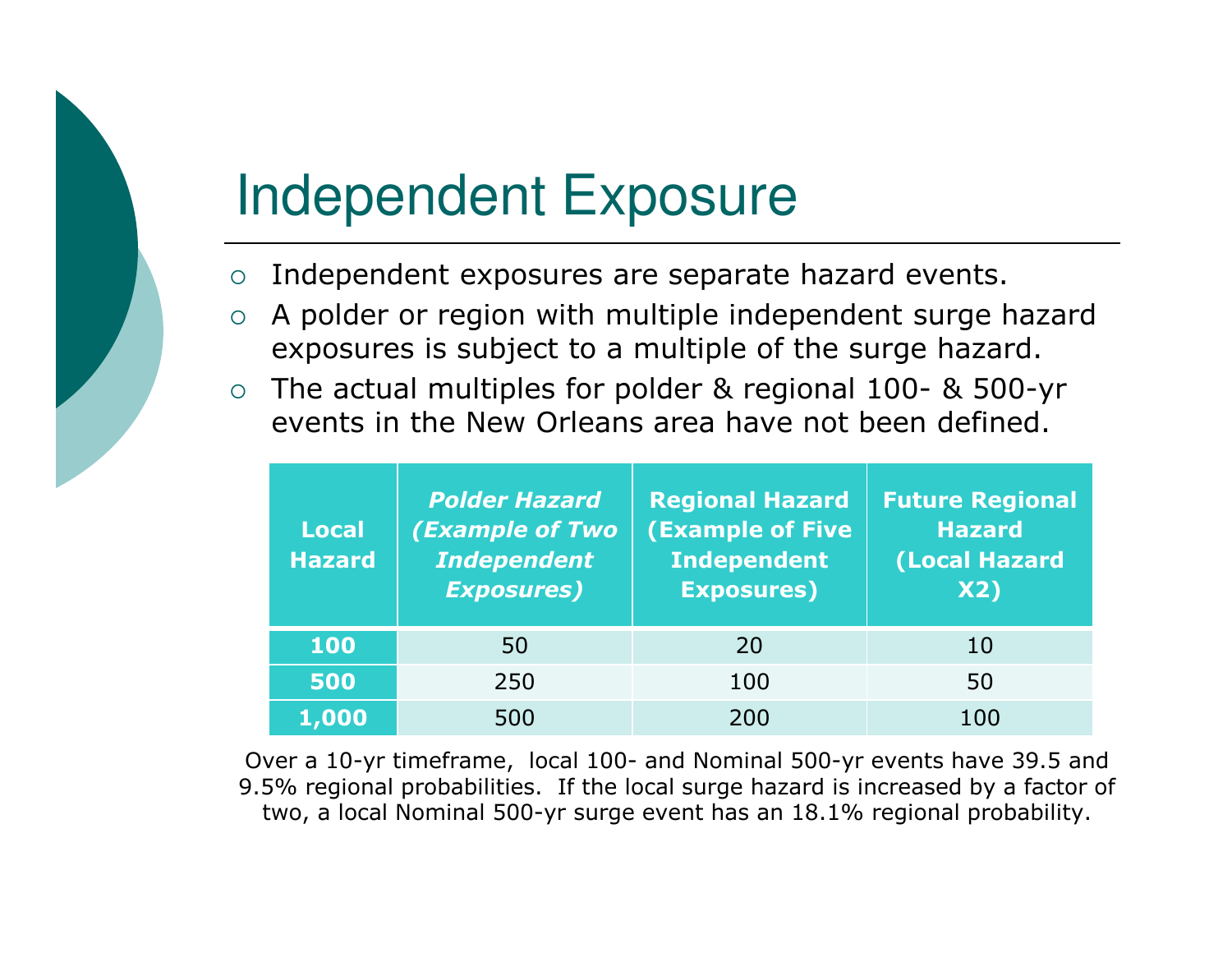# Future Reduction of Surge Hazard **Uncertainties**

- *Aleatory* uncertainties: inherent & irreducible randomness in the natural phenomena
	- **Issues 2, 3, & 5 Aleatory.**<br>Pessarsh an E (nrs. starm.gr  $\bullet$
	- Research on 5 (pre-storm setup & rainfall) should allow it to be added in future FISs.
	- Appropriate for epsilon—incorporate into hazard estimate.
- *Epistemic* uncertainties: depend on the state of knowledge; potentially reducible in the future with further improvements to observations, analysis, & modeling.
	- $\bullet$ Issues 1, 4, 6, 7, 8, 9 &  $10 -$  Largely Epistemic.
	- Should be used to construct UCLs.
	- UCLs are lower if uncertainties are included in epsilon.
	- **ISSUES 1, 4, 6, 7 & 8: research & continued improvements in** HPC/High-Resolution & JPMs may be able to substantially reduce.
	- **SED ISSUES 9 & 10: Many more decades of hurricane observations** will be necessary to reduce.